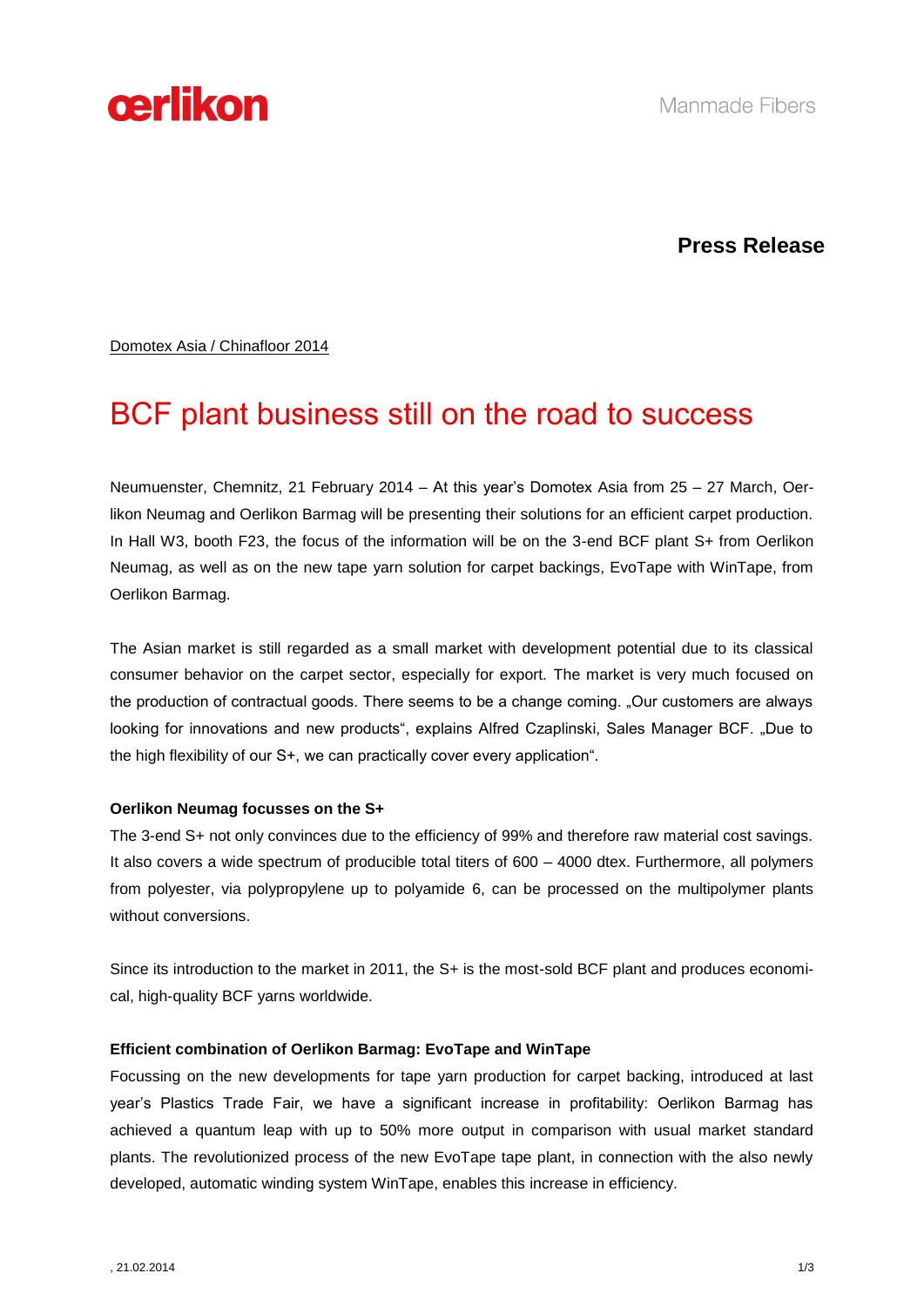

### **Domotex Hanover was a great success**

Oerlikon Neumag was very satisfied during the four lively fair days in Hanover mid January. After two very successful years in the BCF business, the market leader furthermore records very good transactions. Three contracts were successfully concluded during the Domotex.

The BCF plants S+ und Sytec One are in high demand. Whereas the S+ convinces for commercial applications, the Sytec One is especially suitable for demanding production processes. "With the S+ and Sytec One, we have an excellent position on the BCF market. We can practically cover all customer requests with these two plants", summarized Martin Rademacher, Sales Director BCF.

### 421 words

*Oerlikon Neumag BCF S+*